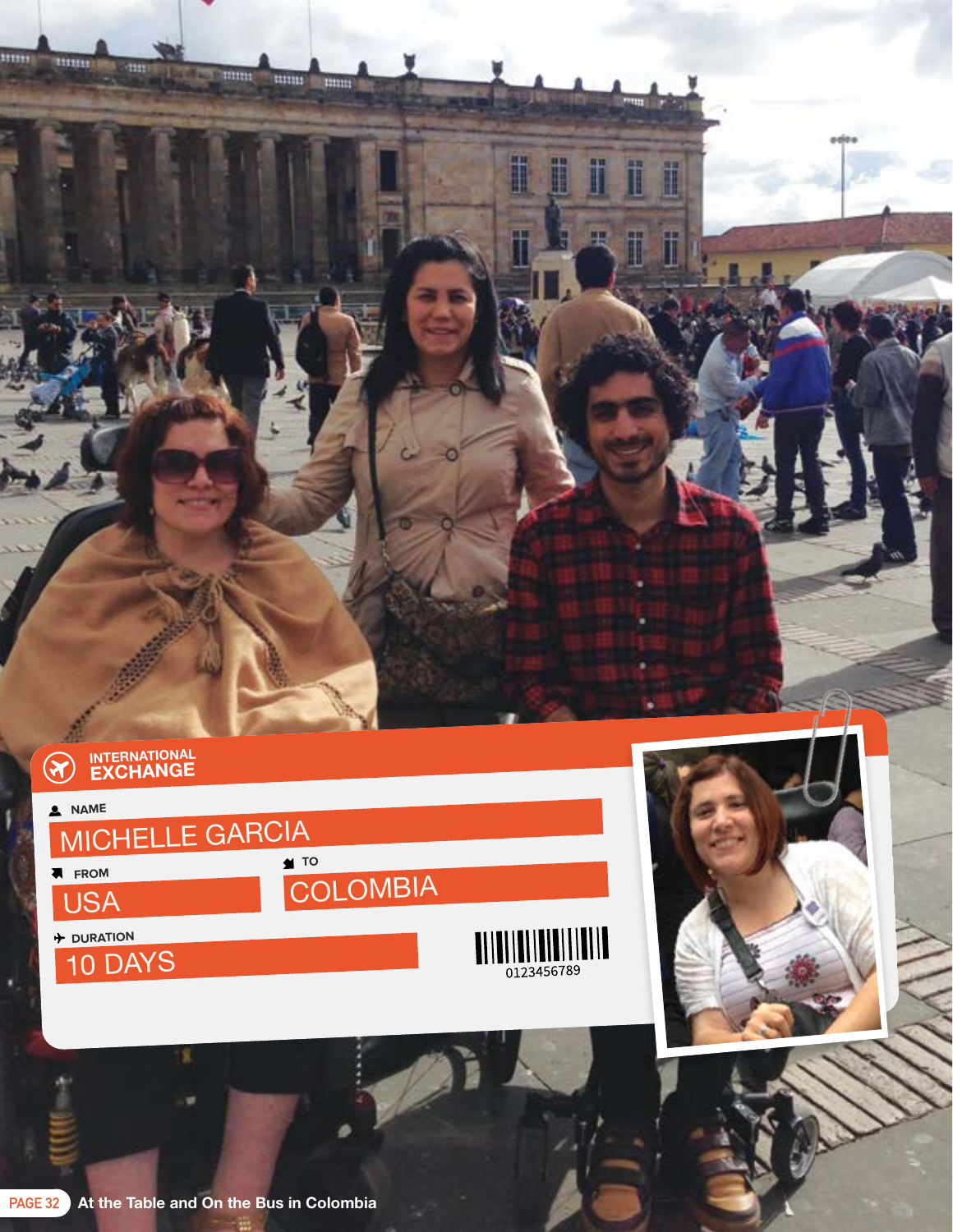## **At the Table and On the Bus in Colombia**

For some, riding the bus is just a way to get from point A to point B, but for many people with disabilities whom Michelle Garcia meets, it's a vehicle for empowerment. Michelle, who organizes Latinos with disabilities at Access Living of Metropolitan Chicago, educates the community, people with disabilities, and their families about independent living and getting the opportunity to experience, for example, riding public transportation on one's own.

In Colombia, where Michelle traveled for 10 days as part of a U.S. Department of State sponsored professional exchange program, the path to independence was not as straightforward. Few options for accessible transportation existed, and those that did were expensive.

Michelle's mode of transportation while there was an ambulance-like van with a power ramp, and getting around on the cobblestones required a personal assistant and stops to recharge the battery for her power wheelchair much more often than if she were at home.

"Forget the buses – over there they were small and not accessible. It was surprising that they didn't have a paratransit system for people with disabilities either. Access to transportation was one of the projects we wanted to work on. We needed to get people with disabilities to realize they have a voice to ask for these things."

Colombia has national laws on accessibility, but they're rarely, if ever, enforced. In Bogota, she was told how a committee that makes decisions on transportation and other issues included no members with disabilities.

## "This city committee doesn't see the problem because they don't face the issues. People with disabilities should be at the table."

Michelle shared this strategy with Colombian partner organizations, Arcangeles Foundation for Integral Rehabilitation and Human Rights Research Group at Rosario University Law School. They are trying to create an advocacy center for those who come for rehabilitation services, in order to make more effective changes in the community.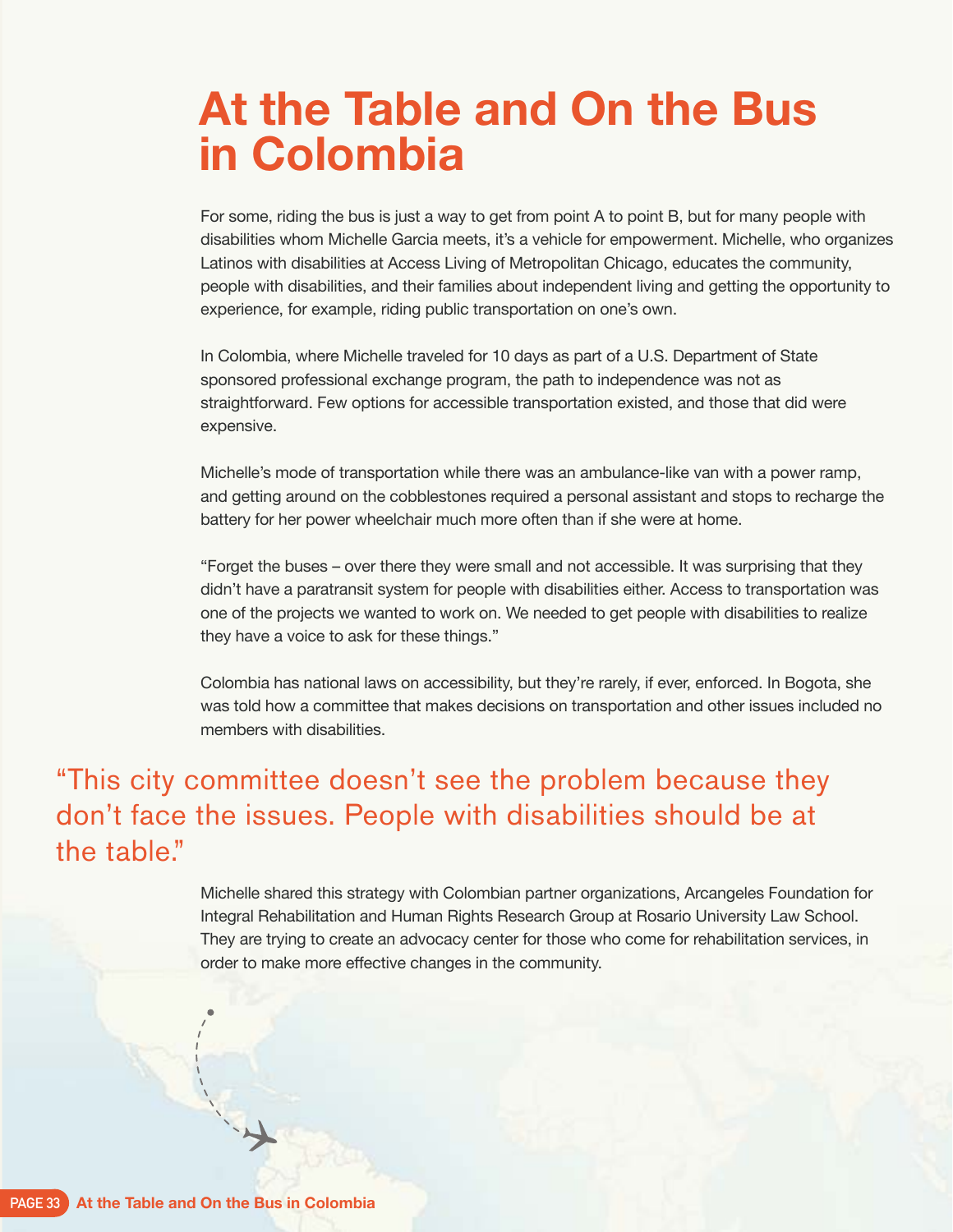## UNIVERSIDAD tal de Jurisprudencia

ès.

 **PAGE 34 At the Table and On the Bus in Colombia**

 $\frac{6}{3}$